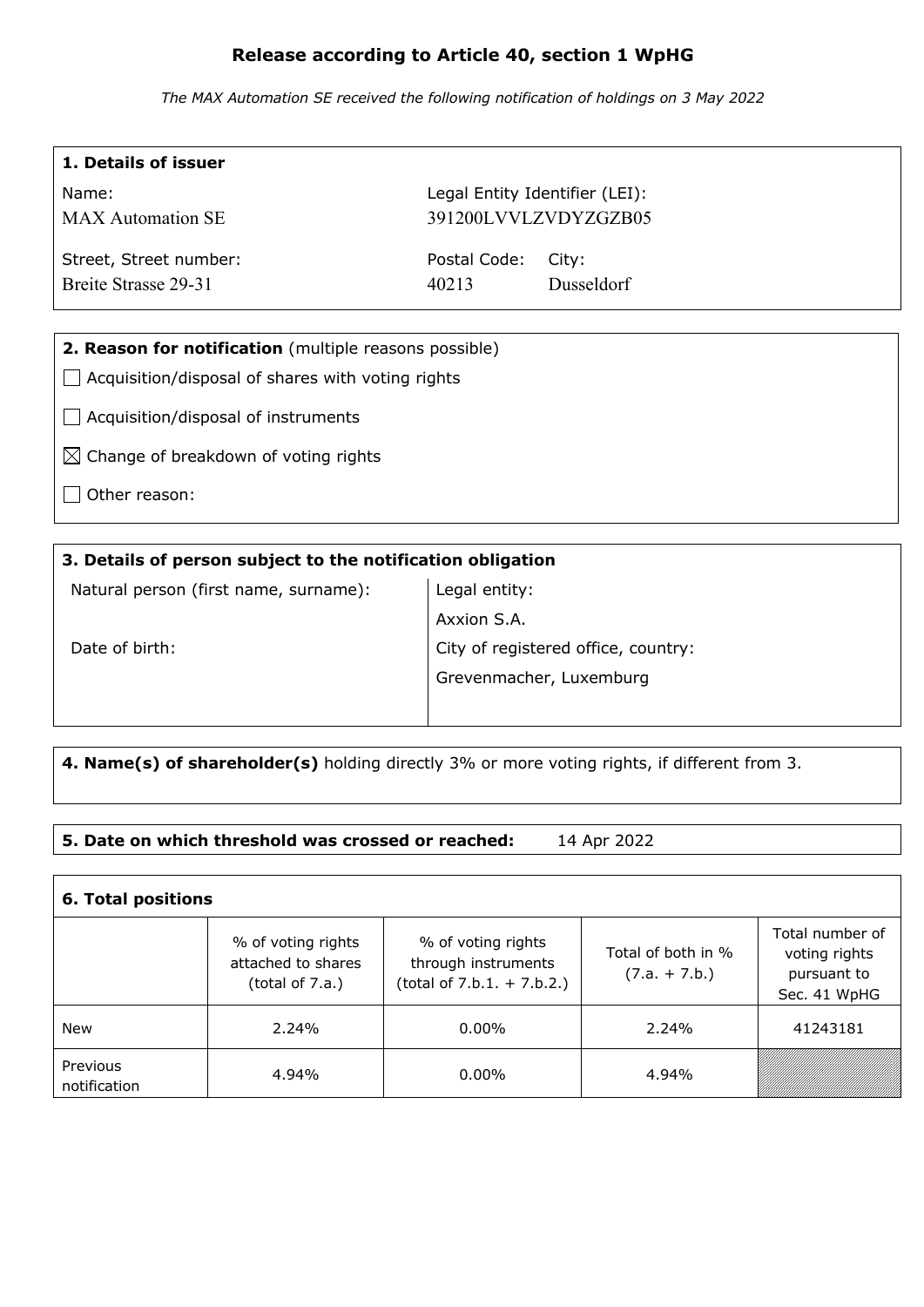| 7. Details on total positions                          |                             |                            |                          |                            |  |
|--------------------------------------------------------|-----------------------------|----------------------------|--------------------------|----------------------------|--|
| a. Voting rights attached to shares (Sec. 33, 34 WpHG) |                             |                            |                          |                            |  |
|                                                        | Absolute                    |                            | In $%$                   |                            |  |
| <b>ISIN</b>                                            | Direct<br>(Sec. 33<br>WpHG) | Indirect<br>(Sec. 34 WpHG) | Direct<br>(Sec. 33 WpHG) | Indirect<br>(Sec. 34 WpHG) |  |
| DE000A2DA588                                           | 310000                      | 612244                     | 0.75%                    | 1.48%                      |  |
| <b>Total</b>                                           | 922244                      |                            | 2.24%                    |                            |  |

## **b.1. Instruments according to Sec. 38 (1) no. 1 WpHG** (please use annex in case of more than 3 instruments)

| Type of instrument | Expiration or<br>maturity date | Exercise or conversion<br>period | Voting rights<br>absolute | Voting rights in % |
|--------------------|--------------------------------|----------------------------------|---------------------------|--------------------|
|                    |                                |                                  |                           | $0.00\%$           |
|                    |                                | <b>Total</b>                     |                           | $0.00\%$           |

| <b>b.2. Instruments according to Sec. 38 (1) no. 2 WpHG</b> (please use annex in case of more than 3<br>instruments) |                                |                                     |                                |                           |                          |
|----------------------------------------------------------------------------------------------------------------------|--------------------------------|-------------------------------------|--------------------------------|---------------------------|--------------------------|
| Type of instrument                                                                                                   | Expiration or<br>maturity date | Exercise or<br>conversion<br>period | Cash or physical<br>settlement | Voting rights<br>absolute | Voting rights in<br>$\%$ |
|                                                                                                                      |                                |                                     |                                | 0                         | $0.00\%$                 |
|                                                                                                                      |                                |                                     | Total                          | O                         | $0.00\%$                 |

#### **8. Information in relation to the person subject to the notification obligation (please tick the** applicable box)**:**

 $\boxtimes$  Person subject to the notification (3.) obligation is not controlled nor does it control any other undertaking(s) holding directly or indirectly an interest in the (underlying) issuer (1.).

 $\Box$  Full chain of controlled undertakings starting with the ultimate controlling natural person or legal entity (in case of more than four undertakings please always provide only to BaFin also an organizational chart):

| Name | % of voting rights<br>(if at least 3% or<br>more) | % of voting rights<br>through instruments<br>(if at least 5% or<br>more) | Total of both<br>(if at least 5% or more) |
|------|---------------------------------------------------|--------------------------------------------------------------------------|-------------------------------------------|
|      | $\%$                                              | $\frac{0}{0}$                                                            | $\frac{0}{0}$                             |